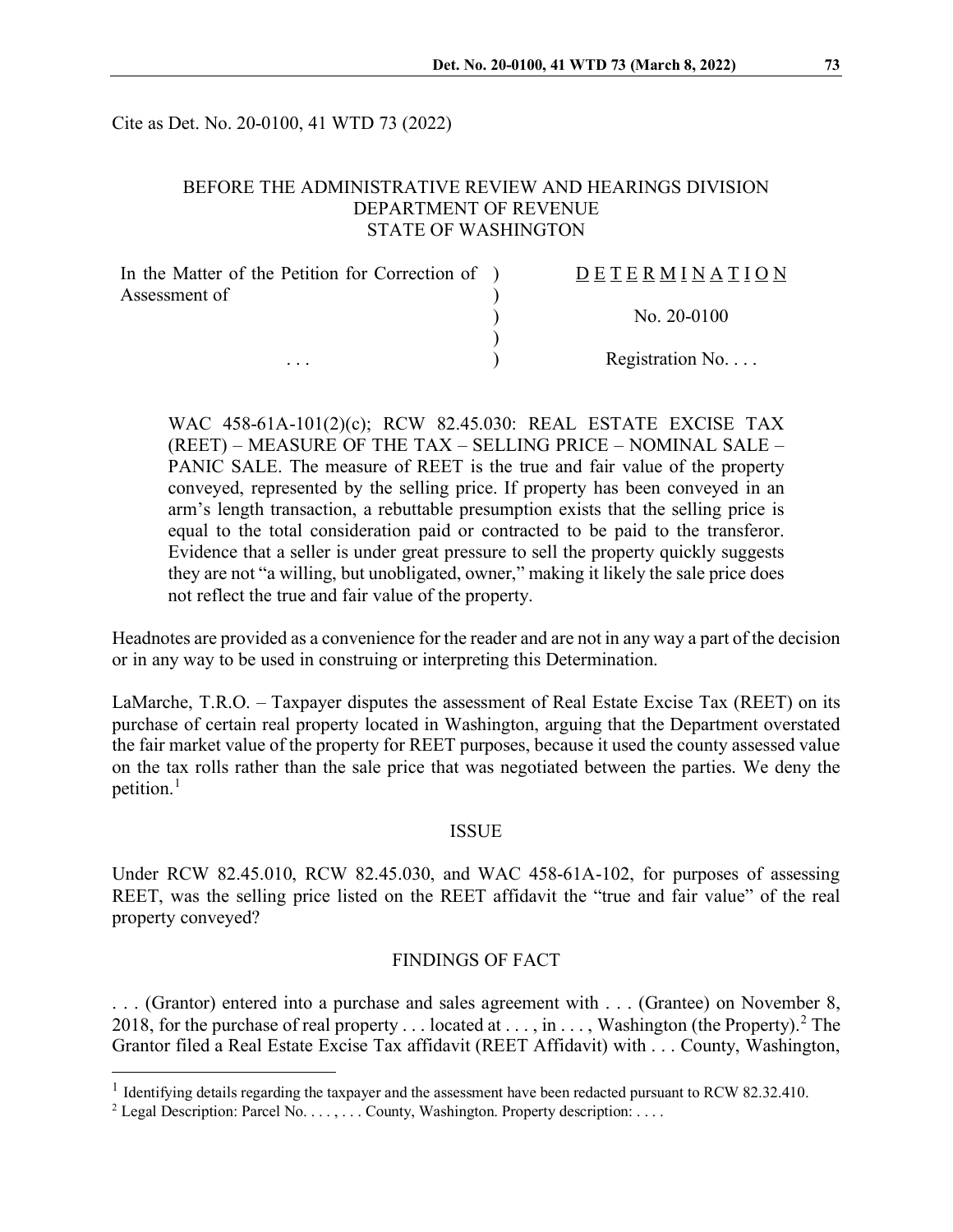dated . . . 2018, and listed a gross selling price of \$. . . , on which Grantor paid \$. . . <sup>[3](#page-1-0)</sup> in state REET,  $\$ . . . in local REET, and a  $\)$ . . . state technology fee, for a total of  $\)$ ...

The Department of Revenue reviewed the REET Affidavit, and noted that the sales price of \$... was significantly lower [less than half] than the 2018 County's assessed value of \$. . . . The Department concluded that the sale was a "nominal sale," and audited the transaction. It found that Grantor and Grantee were both listed as "Registered Agent/Governor" on a notice from the City of . . . dated . . . 2018. The Department's tax examiner contacted the County's Assessor's Office, which said that Grantor and Grantee were affiliates. The Assessor's Office told the examiner that Grantor had never appealed the tax assessed value of the Property. For these reasons, the Department concluded that the sale was not an arm's length transaction and the  $\$\dots$  selling price did not accurately reflect the true market of the Property.

Grantor contended to Audit that the \$. . . sale price was the true and fair value for the Property, explaining in its April 29, 2019, narrative provided during the audit that it sold the Property largely due to lack of capital needed to make substantial repairs mandated by the City. Grantor stated that the City had condemned the parking lot on the Property, and had posted notices about the dangerous condition of a retaining wall, which resulted in the Property's tenants ceasing to pay rent.

Grantor said that because of the condition of the Property, it was unable to obtain financing to make repairs, and believed it was highly unlikely any buyer could obtain financing through normal channels to purchase the Property. Grantor also stated that it was running out of time to pay a promissory note that was coming due. For these reasons, Grantor stated, it was left only with the option of selling it to a cash buyer who could immediately comply with the City's requirements, which Grantor estimated would cost more than \$... [a quarter of the 2018 County assessed value]. There is no indication that Grantor offered the Property for sale to the general public.

During the audit, Grantor did not provide proof of repair costs, and did not provide a copy of a professional appraisal. Grantor also indicated that it did not allocate assets under section 1060 of the Internal Revenue Code of 1986 (as amended).

The Department concluded that the evidence did not support Grantor's claim that the selling price of \$. . . reflected the true and fair market value for the Property, and assessed REET on the difference between the County's 2018 assessed value of \$. . . and the selling price of \$. . . , or \$.... The Department issued a balance due notice on May 13, 2019, Letter ID ..., totaling \$...,<sup>[4](#page-1-1)</sup> which consisted of \$. . . in REET, and \$. . . in interest. Grantor did not pay the assessment, but timely filed a petition for review.

Grantor states that its owner and Grantee's owner are friends. Grantor says that its owner is a mortgage broker, whose intent was to purchase the Property, make repairs, and "flip" it for a profit. In email correspondence on September 16, 2019, Grantor stated that it had been in negotiations with Grantee for the purchase of the Property for several months.

<span id="page-1-0"></span><sup>&</sup>lt;sup>3</sup> All figures are rounded unless otherwise noted.

<span id="page-1-1"></span><sup>4</sup> One dollar difference is due to rounding.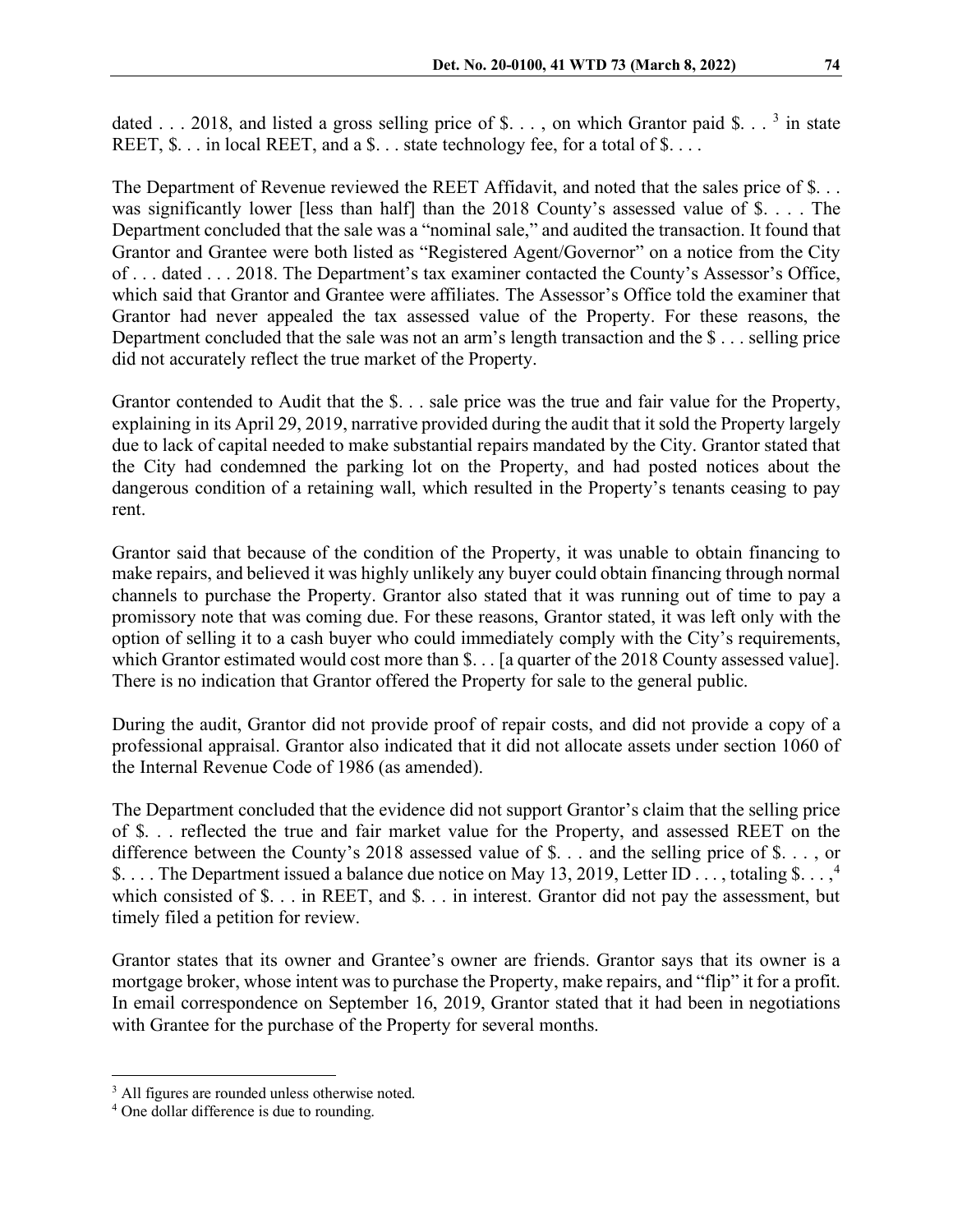Grantor contends that although there was tacit agreement that Grantee would purchase the property, Grantee had to obtain funding for the purchase from hard money lenders due to the condition of the Property. Grantor states that pending the sale it agreed to make Grantee its property manager, and believes this was the basis for what it claims was the County's erroneous statement to the auditor that the parties were affiliated.

There are several documents pertinent to this case, detailed as follows.

**Purchase and Sale Agreement**. The purchase and sale agreement in dispute between Grantor and Grantee dated . . . 2018 (Purchase and Sale Agreement), shows the purchase price of \$ . . . for the Property, and on Form . . . , Section . . . , at . . . , states: "4. buyer is buying in as is condition including retaining wall issue."

**Settlement Statement**. The final settlement statement shows a settlement and disbursement date of . . . 2018. The statement lists the sale price of the Property as \$. . . . The statement indicates that nearly all of the proceeds, \$. . . , were paid to . . . [Entity A], LLC. . . . [Entity A], LLC was a Washington company whose sole governing member was . . . (Attorney), Grantor's representative in this case. As described in more detail below, . . . [Entity A], LLC had loaned money to Grantor on the Property.

**County valuation and prior sales information**. The Assessor's website<sup>[5](#page-2-0)</sup> indicates that the Property was valued at \$. . . [an amount 60 percent higher than 2018 sales price] in 2016, \$. . . in 2017, \$. . . in 2018, and \$. . . in 2019 [an increase of approximately 15-20 percent per year]. The sales history for the Property listed on the website indicates that the Property was sold for \$. . . [an amount approximately 60 percent higher than 2018 sales price] in June 2005 to . . . [two individuals], then quitclaimed to . . . (Prior Owner) alone for \$0 in September 2005, who then sold it to Grantor for \$. . . [an amount approximately 20 percent higher than 2018 sales price] in May 2017. The May 2017 sale is memorialized in a statutory warranty deed dated May . . . , 2017. Although requested to do so, Grantor has provided no information about its May 2017 purchase.

**Ownership interests of Grantor and Grantee.** Grantee provided documents from the Washington Secretary of State dated September . . . , 2017, which included a copy of its annual report. The annual report indicates that Grantor's sole governing member is Owner, and that Owner is the sole registered agent. The Secretary of State [documents] indicate that the sole governing member of Grantee is Grantee's Owner, and its registered agent has always been Attorney.

**Deed of Trust and promissory note between Grantor and [Entity A], LLC**. County records show Grantor conveyed a deed of trust, recorded on October . . . , 2017, to Attorney as Trustee, on behalf of beneficiary [Entity A], LLC. The deed secures a \$. . . promissory note [approximately in the same amount as the 2018 sales price] between Grantor and [Entity A], LLC, dated May . . . , 2017. Secretary of State records show, as indicated above, that Attorney was the sole governing member of the lender, [Entity A], LLC.

<span id="page-2-0"></span> $5$  The ... County Assessor's website address is ....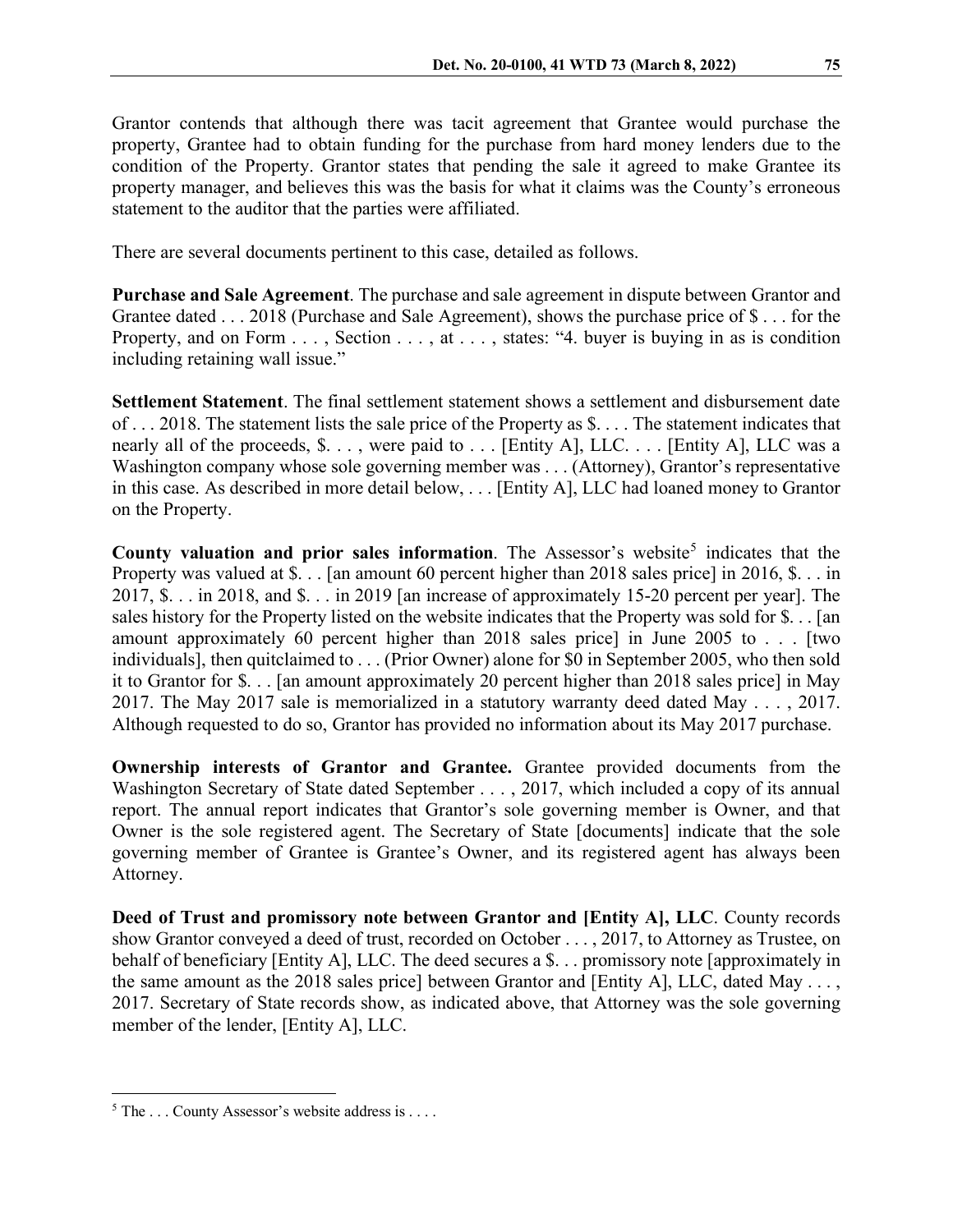The promissory note states that \$. . . [approximately 66 percent] of the loan is for closing on the Property, and \$. . . [approximately 34 percent] is for repairs. The promissory note states there is no debt on the Property at the time of the agreement. The deed of trust to [Entity A], LLC was recorded on October . . . , 2017.

**. . . 2018 Notice to Comply.** The City's Police Department's Code Enforcement Unit issued a notice to Grantor [in] . . . , 2018 (2018 Notice to Comply). The notice was addressed to both Grantor in care of . . . , Grantor's owner, and Grantee as Grantor's "Registered Agent/Governor." The 2018 Notice to Comply indicates that the Code Enforcement Unit inspected the Property and found that it required significant repairs, including repair or replacement of a handicapped ramp; repair to the Property's right of way; and repair or replacement of the retaining wall along the Property's east alleyway supporting the elevated parking area. The notice described the retaining wall as being in a "dangerous condition," and said that it showed deterioration in the form of buckling, cracking, leaning, and crumbling, to the extent that the retaining wall was beginning to detach from the parking lot slope.

The Code Enforcement Unit stated that Grantor was in violation of several city ordinances, and had until [one month later in] . . . , 2018, to take corrective action, or be subject to a hearing before the city's hearing examiner and an assessment of fines and/or costs. The notice stated that the retaining wall section of the property had been condemned in . . . , 2014, on the basis that it was not safe for motor vehicle use, including parking.

**. . . 2018 letter to City**. Attorney wrote a letter to the Code Enforcement Unit [one month later in] . . . , 2018, stating: "My client, . . . [Grantee] has just entered into agreement to purchase [the Property] from . . . [Grantor]. It is expected we will be closing on sale at the end of this month."

**. . .[Second] 2018 Notice to Comply**. The Code Enforcement Unit issued a second notice [later in] . . . , 2018 ([Second] 2018 Notice to Comply). The notice was addressed to three parties, as follows:

Property Owner: . . . [Grantor] Registered Agent/Governor: . . . [Grantor's owner] [Grantor's address]

Property Associate pays City of . . . Water Services: . . . [Grantee's Owner] [Grantee's Owner's address]

Property Owner Attorney Representative: [Attorney] [Attorney's address]

The [Second] 2018 Notice to Comply indicated that the Code Enforcement Unit had re-inspected the property after it received a new complaint, and found no repairs had commenced. The notice gave Grantor until [the end of] . . . , 2018, to obtain all permits required to bring the Property into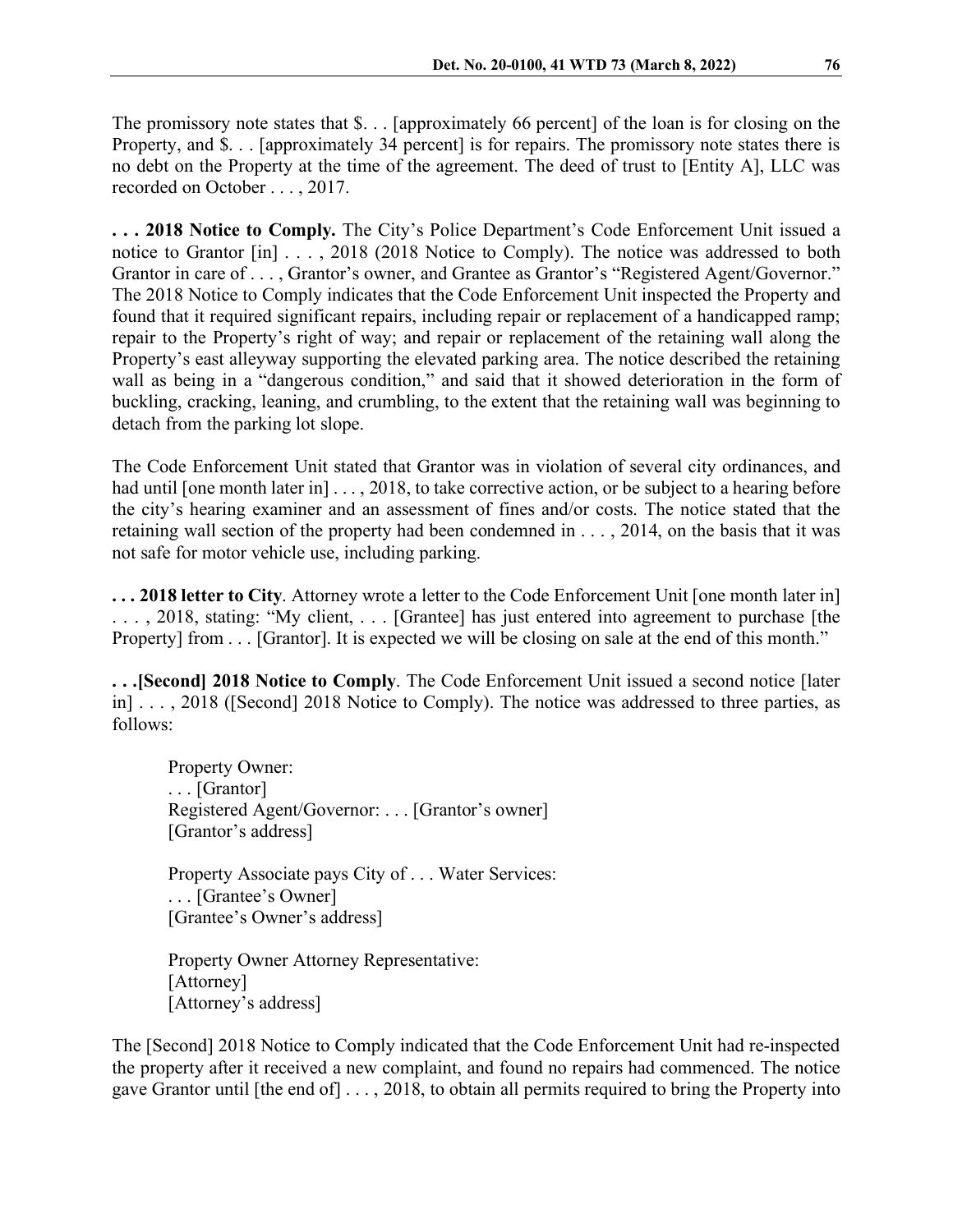compliance with city code and the International Property Maintenance Code, and to remove, repair, or replace the handicapped ramp.

**. . . 2015 City code violation order.** The code violations listed in the 2018 Notice to Comply sent to Grantor had originally been observed in 2015, when the Property was owned by Prior Owner. City Code Enforcement sent a notice to comply to Prior Owner, who failed to make the required repairs. The City held a violation hearing, and the Violations Hearing Examiner found that Prior Owner was in violation of City code. The Examiner issued an order [in] . . . , 2015 (2015 Code Violations Order), which fined Prior Owner, and ordered him to complete all repairs to the Property by August . . . , 2015. The order stated that failure to comply with the order would be a misdemeanor. The order further provided that if Prior Owner failed to comply, the City was authorized to undertake and complete abatement of the violations at the full expense of Prior Owner. The 2015 Code Violations Order and related documents were recorded on the Property  $\lceil \text{in} \rceil$ ..., 2015.

**Geo-tech report.** Grantor provided a geo-technology (geo-tech) engineering firm's report dated April . . . , 2018. The Geo-tech Report described the conditions noted in the City's notices, proposed retaining wall designs for the Property, and listed the scope of repairs. The report did not contain a bid or other indication of cost.

**Retaining wall repair bids**. Grantor provided a copy of an undated bid given to Grantee that estimated that repairs to the two retaining walls described in the Geo-tech Report, including preparation, back fill, and grading, would cost \$. . . [approximately 38 percent of the 2018 sales price]. This excluded permits and engineering costs. A second bid dated . . . , 2018, estimated repairs to the retailing walls, and building of drainage system at \$. . . [approximately 45 percent of the 2018 sales price], not including engineering, permits, sales tax, paving, or material disposal.

After filing its petition, Grantor stated that after the sale Grantee had made the repairs required by the City; however, Grantor did not provide evidence showing the actual amount paid for the repairs. Taxpayer also submitted an estimate of costs for a professional appraisal of the Property, but no appraisal was ever provided.

Median home prices in . . . County, where the Property is located, rose 12.5% in one year from \$... in Quarter 2, 2017 (Q2 2017) to  $\$\dots$  n Q2 2018.<sup>[6](#page-4-0)</sup> ...

<span id="page-4-0"></span><sup>6</sup> University of Washington and Washington State Department of Licensing Real Estate Commission, Washington Center for Real Estate Research, Washington State's Housing Market, 2nd Quarter 2018, *Median Home Prices, State of Washington and Counties Time Trend*, at 15,

http://realestate.washington.edu/wp-content/uploads/2018/08/2018Q2WSHMR.pdf (last accessed November 26, 2019).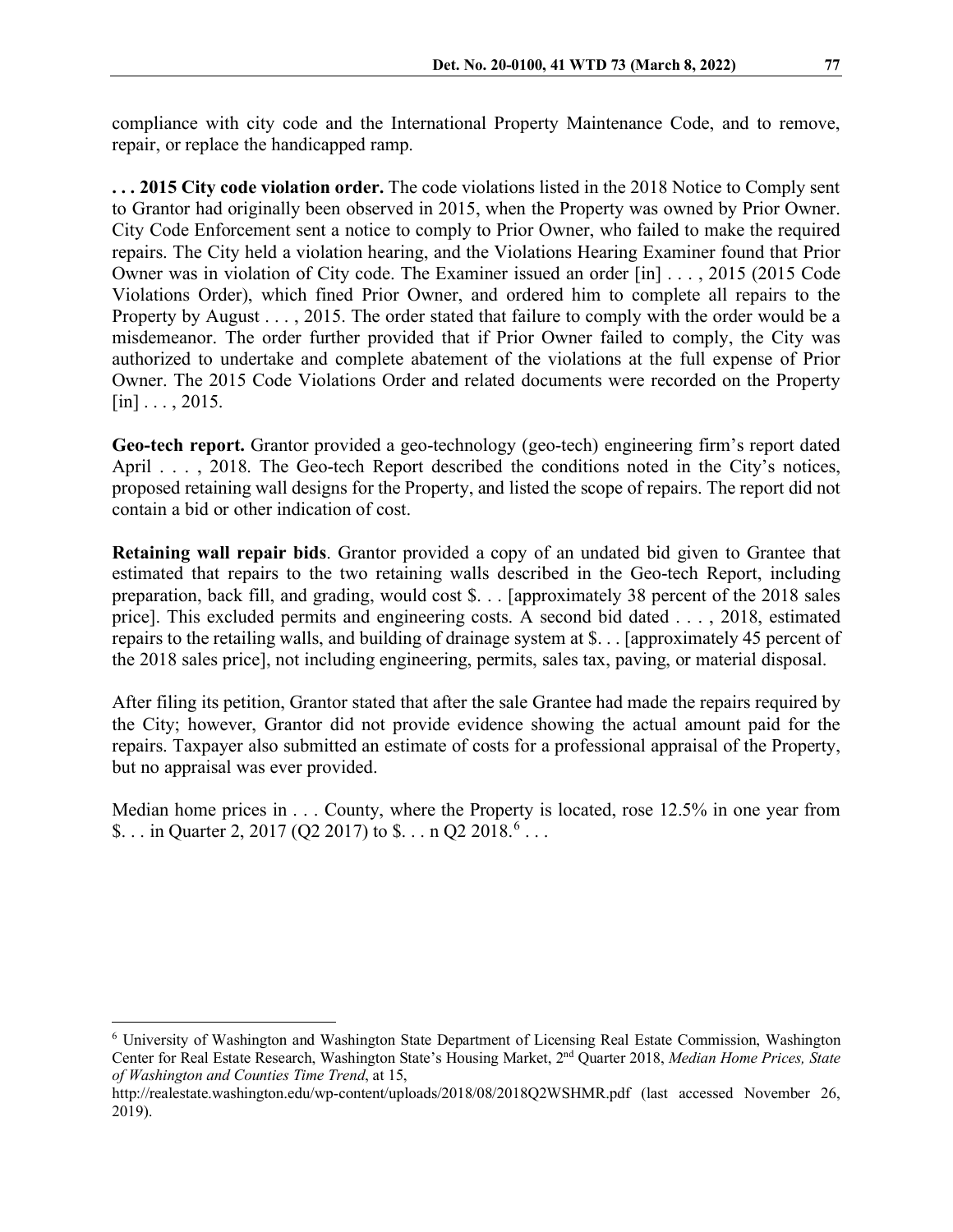#### ANALYSIS

REET is imposed upon the sale of real property in Washington. RCW 82.45.060. REET is measured by the "selling price." RCW 82.45.030; WAC 458-61A-102(22) (REET Rule 102).

RCW 82.45.030 defines "selling price" as follows:

(1) As used in this chapter, the term "selling price" means the true and fair value of the property conveyed. If property has been conveyed in an arm's length transaction between unrelated persons for a valuable consideration, a rebuttable presumption exists that the selling price is equal to the total consideration paid or contracted to be paid . . . .

(Emphasis added.)

Secretary of State records do not indicate that Grantee and Grantor, and their respective owners, had common ownership interests. We also note Grantor's explanation that although Grantee was listed as "governor/registered agent" on the City's . . . 2018 Notice to Comply, Grantee acted only as the property manager. This is supported by the [Second] 2018 Notice to Comply, which lists Grantee's owner as "Property Associate pays City of . . . Water Services." Other factors, though, indicate that the sale may not have been an arm's length transaction.<sup>[7](#page-5-0)</sup>

However, assuming, solely for purposes of argument and without deciding, that the transaction was made at "arm's length," this gives rise to a *rebuttable* presumption that the \$. . . sales price reflected the "true and fair value" of the Property. We turn now to whether the facts presented rebut the presumption in RCW 82.45.030(1).

We cannot determine true and fair value based on speculation, but must look to the objective evidence. *See In re Westlake Ave*., 40 Wash. 144, 150, 82 P.279 (1905). As the court stated in *In re Westlake*, market value is not limited to the value of the property to the owner. Instead,

The market value of property is the price which it will bring when it is offered for sale by one who desires, but is not obliged, to sell it, and is bought by one who is under no necessity of having it. In estimating its value, all the capabilities of the property, and all the uses to which it may be applied or for which it is adapted, are to be considered, and not merely the condition it is in at the time and the use to which it is then applied by the owner. It is not a question of the value of the property to the owner . . . .

<span id="page-5-0"></span><sup>7</sup> Grantor's owner and Grantee's owners are admittedly friends. Alone, this factor does not mean a transaction cannot be at arm's length between the parties. However, Attorney, through his solely-owned LLC, [Entity A], loaned Grantor \$. . . [approximately the same amount as the 2018 sales price in] . . . , 2017, which was secured by the Property, and [Entity A], LLC was repaid out of the sale proceeds. Attorney was the registered agent for Grantee, and represented both parties during the course of the disputed transaction. Moreover, the evidence indicates Grantor did not advertise the Property to the general public, or take other steps to find buyers, other than offering the Property for sale directly to Grantee. These factors indicate that this was not a typical sale. Taken together with the unusually low sales price, the factsindicate that, more likely than not, the sale was not an "arm's length" transaction between "unrelated parties." RCW 82.45.030(1). However, as we will discuss, we do not base our decision on this finding.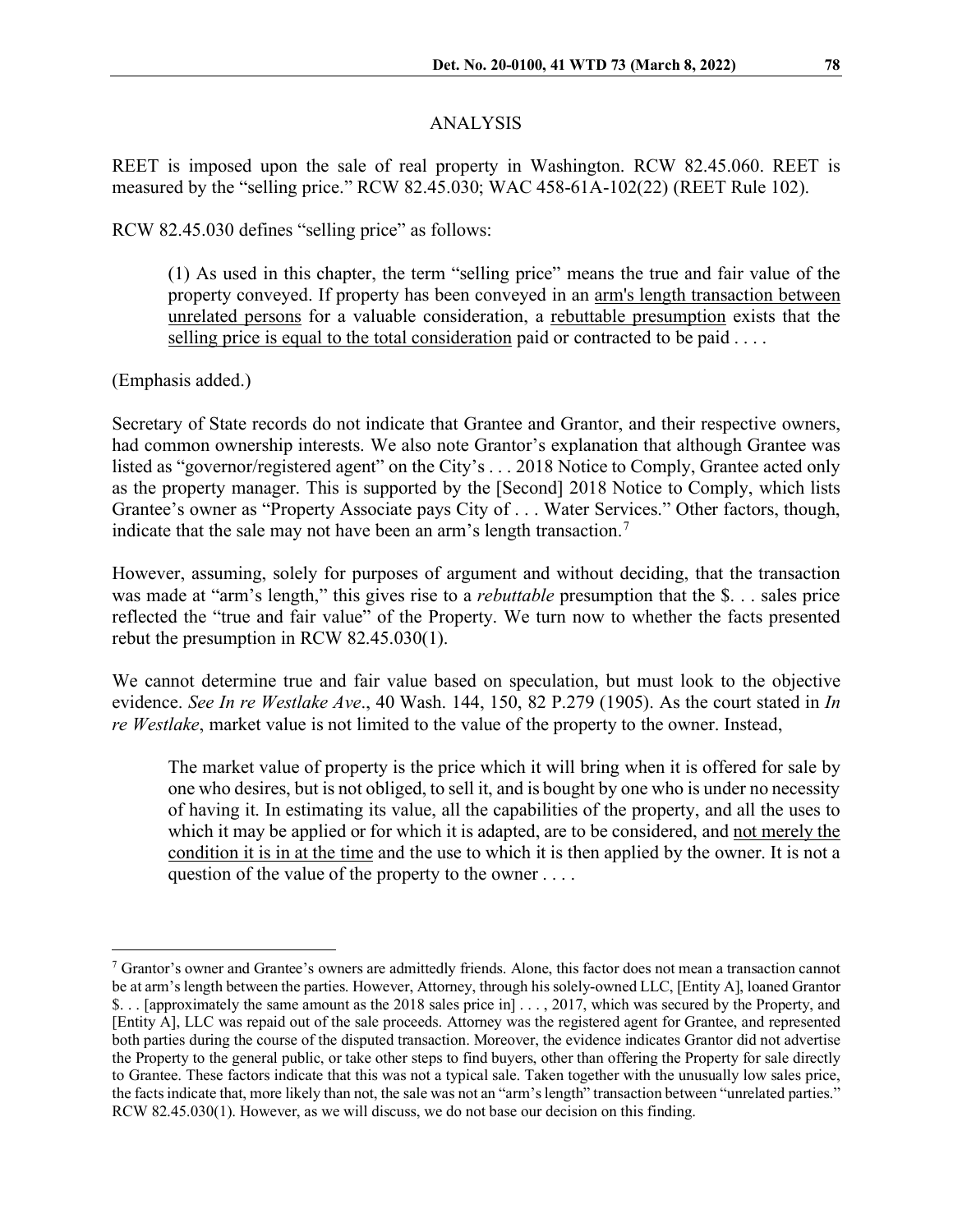*Id.* (Emphasis added.) *See also Donaldson v. Greenwood*, 40 Wn.2d 238, 252, 242 P.2d 1038 (1952) ("'Fair market value' means neither a panic price, auction value, speculative value, nor a value fixed by depressed or inflated prices. We have defined it as the amount of money which a purchaser willing, but not obliged, to buy the property would pay an owner willing, but not obligated, to sell it.") (Emphasis added.)

The court's analysis in *Westlake* is reflected in WAC 458-61A-101(2)(c) (REET Rule 101), which states that "true and fair value" is defined as "market value, which is the amount of money that a willing, but unobliged, buyer would pay a willing, but unobligated, owner for real property, taking into consideration all reasonable, possible uses of the property." REET Rule 101(2)(c) (emphasis added).

Here, Grantor indicates that it was under great pressure to sell the property quickly—essentially the "panic sale" the court describes in *Donaldson,* 40 Wn.2d at 252*.* Also, Grantor indicates that it offered the Property for sale only to Grantee. These factors indicate that at the time of sale, Grantor was not "a willing, but unobligated, owner," making it likely the \$. . . sale price did not reflect the true and fair value of the Property. REET Rule 101(2)(c).

Further, although the condition of the Property required repairs, "all of the capabilities of the property and the uses to which it could be applied, ... not merely the condition it is in at the time" indicate that the true and fair value of the Property should reflect the value of the Property as improved and put to use as a fully tenanted rental property. *In re Westlake Ave*., 40 Wash. 144, at 150 (emphasis added); REET Rule  $101(2)(c)$ . <sup>[8](#page-6-0)</sup>

Grantor argues that at the very least, approximately \$. . . in estimated repairs should be subtracted from the county assessed value of the Property for REET purposes. However, we note that the condition of the Property was described in the City's hearing order recorded on the Property in 2015 that required Prior Owner to make the repairs, and the Assessor would likely have been aware of those issues when valuing the Property in subsequent years. The Assessor also likely would have been aware that Grantee had applied for building permits, which would indicate that an adjustment to the county assessed value might be needed to account for improvements. The Assessor increased the assessed value of the Property by exactly \$. . . [the same amount as the estimated amount of repairs and approximately 50 percent of the 2018 sales price] the year after the disputed sale, to \$. . . .

The \$. . . increase in value on the county rolls is a significant departure from the prior value, and although Grantor has provided no proof of the actual cost of repairs, this is approximately the same amount the contractors bid to complete the repairs required by the City. . . . The preceding factors

<span id="page-6-0"></span><sup>8</sup> We note that Grantee purchased the Property "as is." Given that immediately prior to the sale the City could force Grantor to make repairs to the Property or make those repairs itself at Grantor's expense, as well as impose fines on Grantor for failure to make the repairs, purchasing the Property "as is" could be construed as Grantee's assumption of that substantial liability. As an owner of the Property, Grantee would be legally required to make the repairs after the sale, and Grantee was aware of this when entering into the sales agreement. RCW 82.45.030(3) provides that assumption of liability is also a form of "total consideration paid or contracted to be paid" that is included in the measure of REET. This further indicates that \$. . . [2018 sales price] does not reflect the true and fair value of the Property.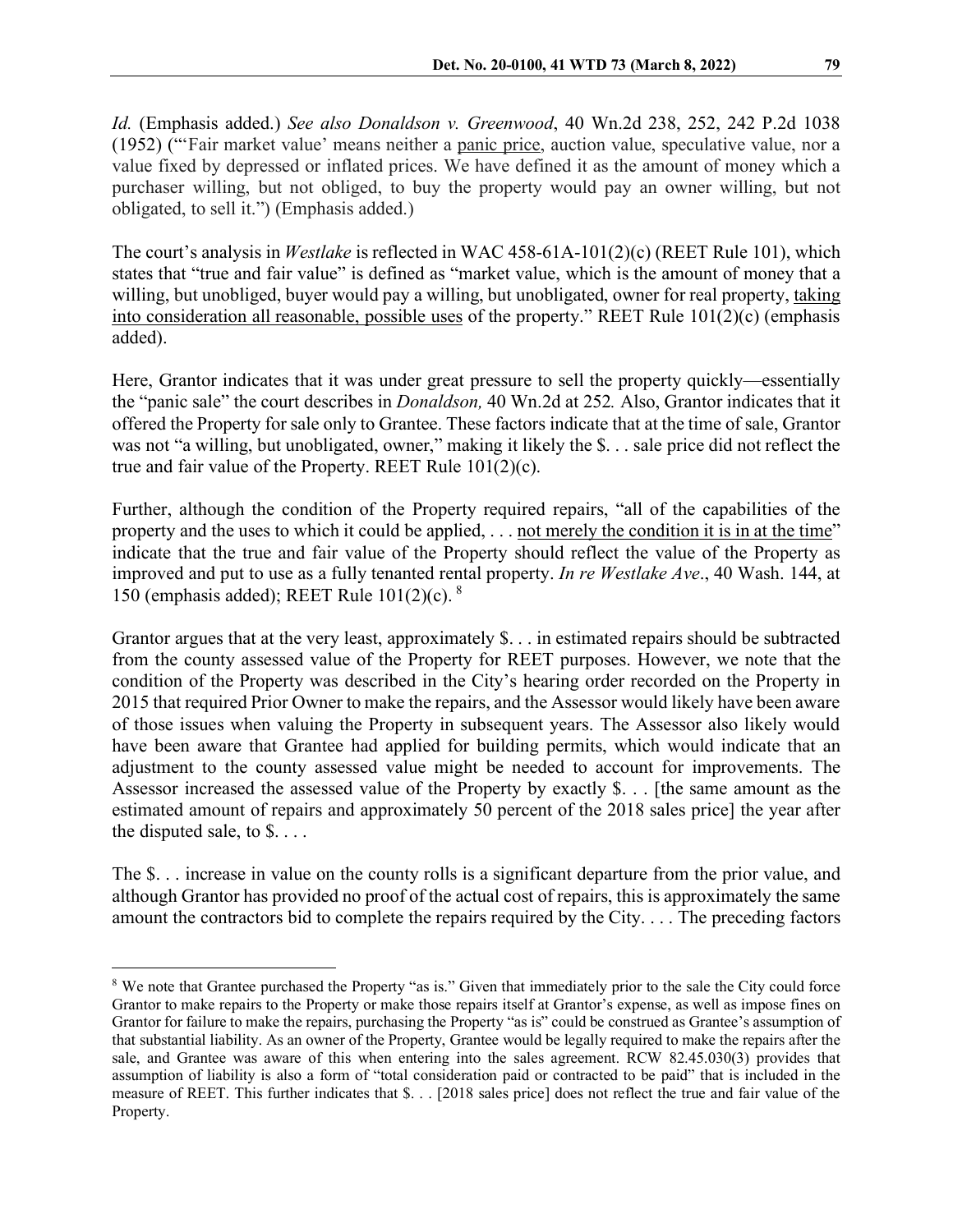indicate it is more likely than not that the Assessor took the poor condition of the Property into account when determining the 2018 assessed value.

Grantor argues further that its purchase from the Prior Owner for \$. . . in 2017 supports a lower true and fair market value for the sale at issue here. However, the only evidence in the record about that sale is the sales price listed on the county assessor's website. Although the Department requested documentation to support Grantor's claim that the prior sale of \$. . . supported a lower fair market value, Grantor provided no evidence about that prior sale, including whether other forms of consideration were exchanged.

It is clear, however, that at the time of the sale, Previous Owner was in violation of the 2015 Code Violations Order because he had failed to complete the mandated repairs by August . . . , 2015. Previous Owner's failure to comply constituted a misdemeanor, and gave the City the authority to undertake the repairs itself at his expense, and take other enforcement actions against him, including imposing additional fines. At the time of sale to Grantor, Prior Owner had been in violation of the order for more than nine months. Like the "panic sale" described in *Donaldson*, 40 Wn.2d at 252, Prior Owner was under significant duress to sell quickly, which makes it more likely than not that the \$... selling price in the transaction between Grantee and Previous Owner in May 2017 did not reflect the true and fair value of the Property.

In addition to the considerations above, the evidence also indicates that the disputed selling price of \$. . . is a "nominal sale" that does not reflect the true and fair value of the Property.

RCW 82.45.100(4) states:

If upon examination of any affidavits or from other information obtained by the department or its agents it appears that all or a portion of the tax is unpaid, the department must assess against the taxpayer the additional amount found to be due plus interest and penalties.

(Emphasis added.)

WAC 458-20-303 (REET Rule 303), the Department's administrative rule that addresses REET affidavits, requires that affidavits be "complete," stating:

[A]n affidavit is incomplete if any required information is omitted or obviously incorrect, such as the use of a nominal selling price. A nominal selling price is an amount stated on the affidavit that is so low in comparison with the fair market value assessment stated on the property tax rolls that it would cause disbelief by a reasonable person. In the case of a nominal selling price, the county assessed value will be used as the selling price, unless there is an independent appraisal showing a greater value.

REET Rule 303(6)(b) (emphasis added).

As we discuss above, the REET Affidavit showed a selling price of \$. . . in 2018 for [the Property], which was listed on the 2018 County rolls at \$. . . [more than twice the selling price]. The \$... sales price is only approximately 44% of the \$. . . county assessed value that year. We note that the Property's value on the tax rolls increased to \$. . . [an amount 63 percent higher than selling